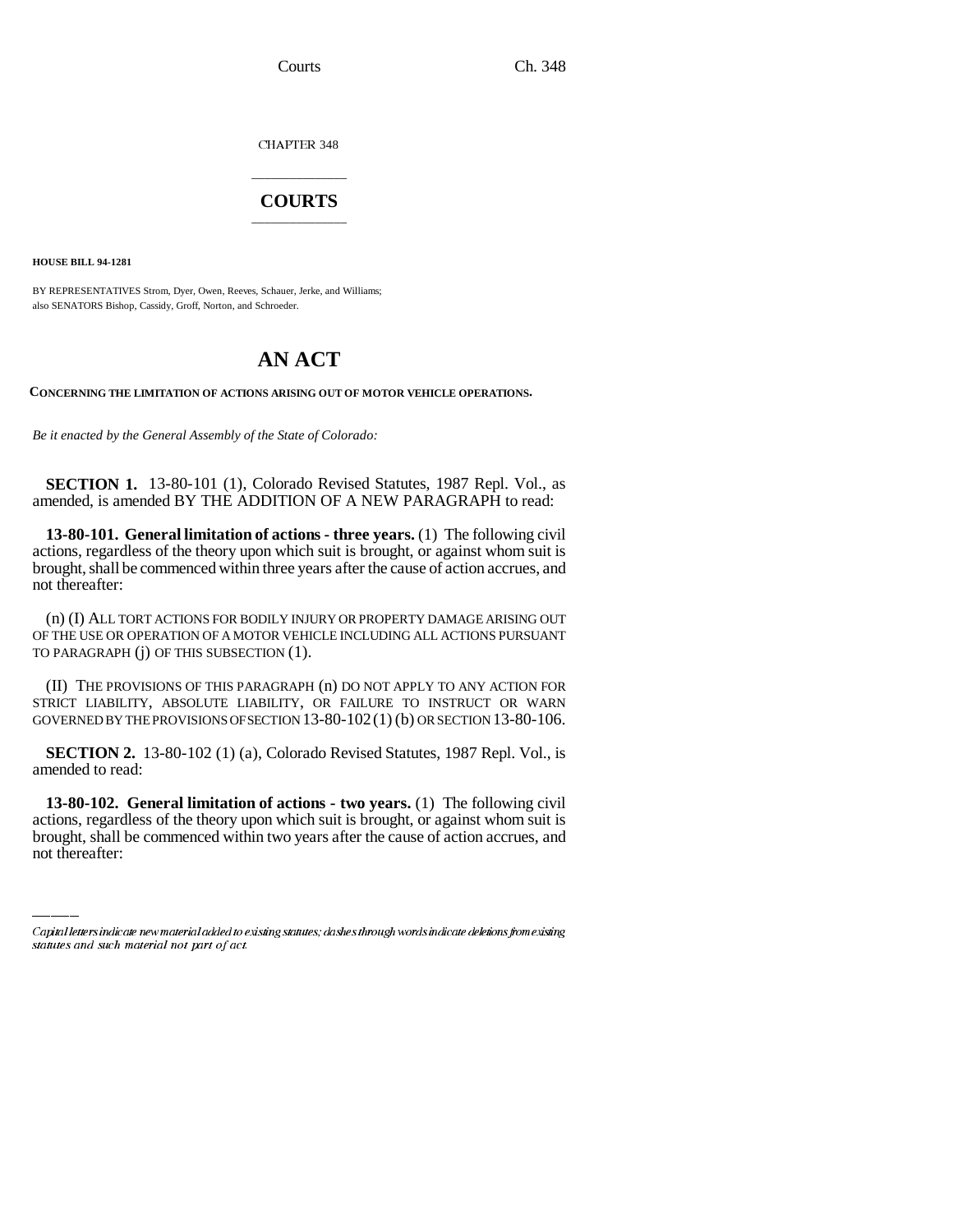(a) Tort actions, including but not limited to actions for negligence, trespass, malicious abuse of process, malicious prosecution, outrageous conduct, interference with relationships, and tortious breach of contract; EXCEPT THAT THIS PARAGRAPH (a) DOES NOT APPLY TO ANY TORT ACTION ARISING OUT OF THE USE OR OPERATION OF A MOTOR VEHICLE AS SET FORTH IN SECTION 13-80-101 (1) (n);

**SECTION 3.** Article 80 of title 13, Colorado Revised Statutes, 1987 Repl. Vol., as amended, is amended BY THE ADDITION OF A NEW SECTION to read:

**13-80-107.5. Limitation of actions for uninsured or underinsured motorist insurance.** (1) NOTWITHSTANDING ANY STATUTORY PROVISION TO THE CONTRARY, ALL ACTIONS OR ARBITRATIONS UNDER SECTIONS 10-4-609 AND 10-4-610, C.R.S., PERTAINING TO INSURANCE PROTECTION AGAINST UNINSURED OR UNDERINSURED MOTORISTS SHALL BE COMMENCED WITHIN THE FOLLOWING TIME LIMITATIONS AND NOT THEREAFTER:

(a) AN ACTION OR ARBITRATION OF AN "UNINSURED MOTORIST" INSURANCE CLAIM, AS DEFINED IN SECTIONS 10-4-609 AND 10-4-610,C.R.S., SHALL BE COMMENCED OR DEMANDED BY ARBITRATION DEMAND WITHIN THREE YEARS AFTER THE CAUSE OF ACTION ACCRUES; EXCEPT THAT, IF THE UNDERLYING BODILY INJURY LIABILITY CLAIM AGAINST THE UNINSURED MOTORIST IS PRESERVED BY COMMENCING AN ACTION AGAINST THE UNINSURED MOTORIST WITHIN THE TIME LIMIT SPECIFIED IN SECTIONS 13-80-101 (1) (n) AND 13-80-102 (1) (d), THEN AN ACTION OR ARBITRATION OF AN UNINSURED MOTORIST CLAIM SHALL BE TIMELY IF SUCH ACTION IS COMMENCED OR SUCH ARBITRATION IS DEMANDED WITHIN TWO YEARS AFTER THE INSURED KNOWS THAT THE PARTICULAR TORTFEASOR IS NOT COVERED BY ANY APPLICABLE INSURANCE. IN NO EVENT SHALL THE INSURED HAVE LESS THAN THREE YEARS AFTER THE CAUSE OF ACTION ACCRUES WITHIN WHICH TO COMMENCE SUCH ACTION OR DEMAND ARBITRATION.

(b) AN ACTION OR ARBITRATION OF AN "UNDERINSURED MOTORIST" INSURANCE CLAIM, AS DEFINED IN SECTION 10-4-609 (4), C.R.S., SHALL BE COMMENCED OR DEMANDED BY ARBITRATION DEMAND WITHIN THREE YEARS AFTER THE CAUSE OF ACTION ACCRUES; EXCEPT THAT, IF THE UNDERLYING BODILY INJURY LIABILITY CLAIM AGAINST THE UNDERINSURED MOTORIST IS PRESERVED BY COMMENCING AN ACTION AGAINST THE UNDERINSURED MOTORIST OR BY PAYMENT OF EITHER THE LIABILITY CLAIM SETTLEMENT OR JUDGMENT WITHIN THE TIME LIMIT SPECIFIED IN SECTIONS 13-80-101 (1) (n) AND 13-80-102 (1) (d), THEN AN ACTION OR ARBITRATION OF AN UNDERINSURED MOTORIST CLAIM SHALL BE TIMELY IF SUCH ACTION IS COMMENCED OR SUCH ARBITRATION IS DEMANDED WITHIN TWO YEARS AFTER THE INSURED RECEIVED PAYMENT OF THE SETTLEMENT OR JUDGMENT ON THE UNDERLYING BODILY INJURY LIABILITY CLAIM. IN NO EVENT SHALL THE INSURED HAVE LESS THAN THREE YEARS AFTER THE CAUSE OF ACTION ACCRUES WITHIN WHICH TO COMMENCE SUCH ACTION OR DEMAND ARBITRATION.

(2) AS USED IN THIS SECTION, UNLESS THE CONTEXT OTHERWISE REQUIRES:

(a) "ACTION" MEANS A LAWSUIT COMMENCED IN A COURT OF COMPETENT JURISDICTION; AND

(b) "ARBITRATION DEMAND" MEANS A WRITTEN DEMAND FOR ARBITRATION